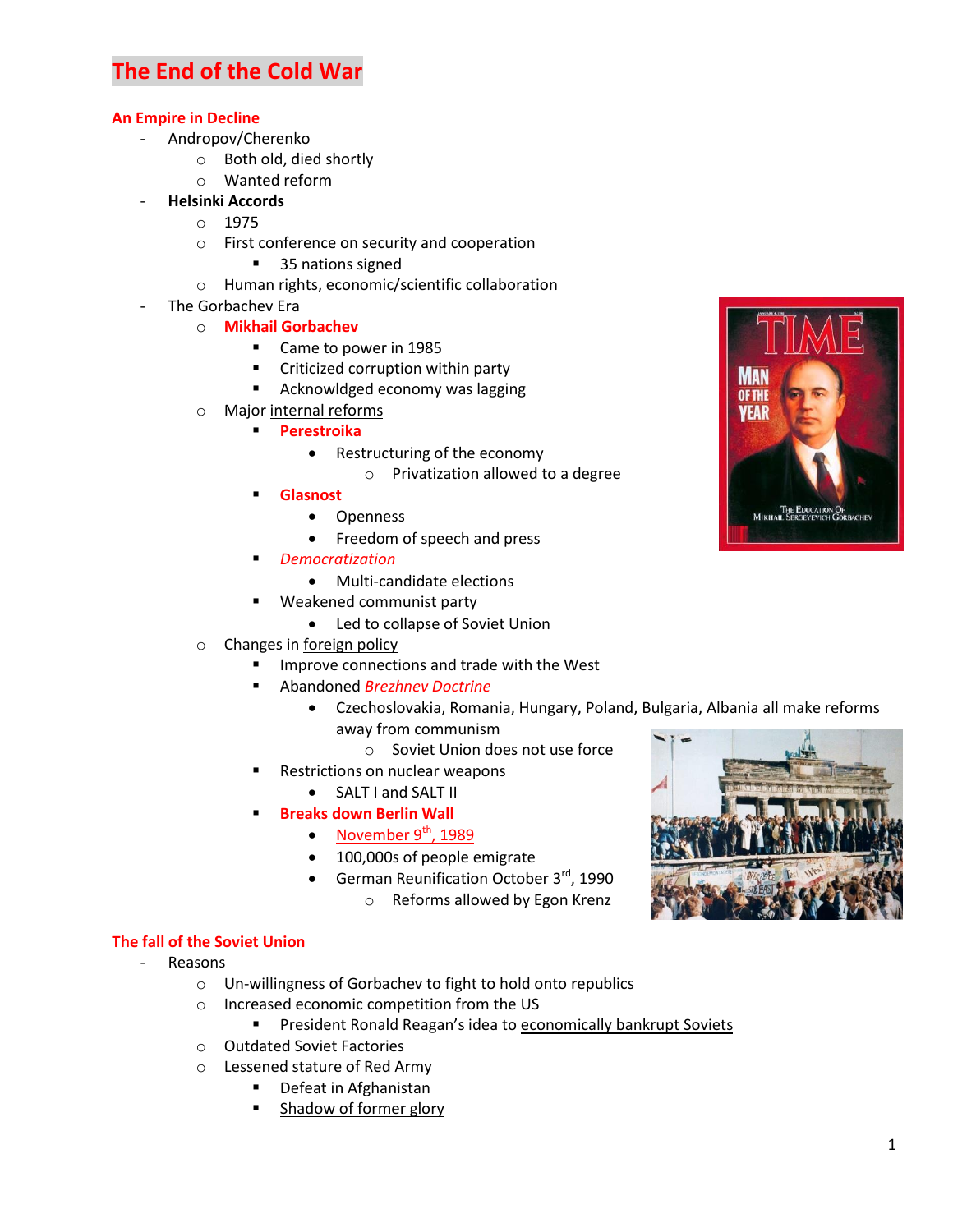- o Fall of communist support worldwide
- o Democratization
- o Liberalization
- o Economic Stagnation and Capitalization
	- **Permitting Individual Enterprise (1986)**
	- **More Power to Factories (1987)**
	- **Legalized Co-operatives (1988)**
- o Technological Inferiority to west
	- **Star Wars**
- o Countries in Inner Empire encouraged by split of outer empire
	- Estonia, Latvia, Lithuania movements to split off

## - **The End of the Union**

- o Boris Yeltsin
	- **Originally leader of Supreme Soviet**
	- **Elected President in June 1991**
	- **Declared Independence from Soviet Union in 1991** 
		- Established Russian Federation
			- o Russia and many of its small Republics
	- August 18<sup>th</sup>, 1991 Attempted Coup
		- Led by KGB against Gorbachev and Yeltsin
		- People rose up against Army
		- Yeltsin's famous speech on top of a tank
		- Yeltsin hailed as a Hero
			- o Gorbachev loses power
- **Final Stages** 
	- o Nov 6, 1991 Banning of Communist Party in Russia
	- o Dec 8, 1991 Soviet Union Dissolved
	- o Dec 24, 1991 Russian Federation Replaces Soviet Union at UN
	- o Dec 25, 1991 Gorbachev Resigns Soviet Union Completely Gone
		- Soviet Flag lowered from Kremlin

# **Fall of Communism in Eastern Bloc**

- Erich Honecker
	- o East German
	- o Did not want to make reforms
		- Resigned and fled to Chile
	- o Succeeded by Egon Krenz
		- **Forced out of office by People's council** 
			- Allowed for democratic elections
- Lech Walesa
	- o Poland
	- o "Solidarity"
		- **Illegal organization of trade unions**
		- Gdansk
		- **Asking for free elections**
		- **10 million members**
		- **1981** suspended
			- Walesa arrested
		- 1989 finally won Prime Minister elections
			- No more communism